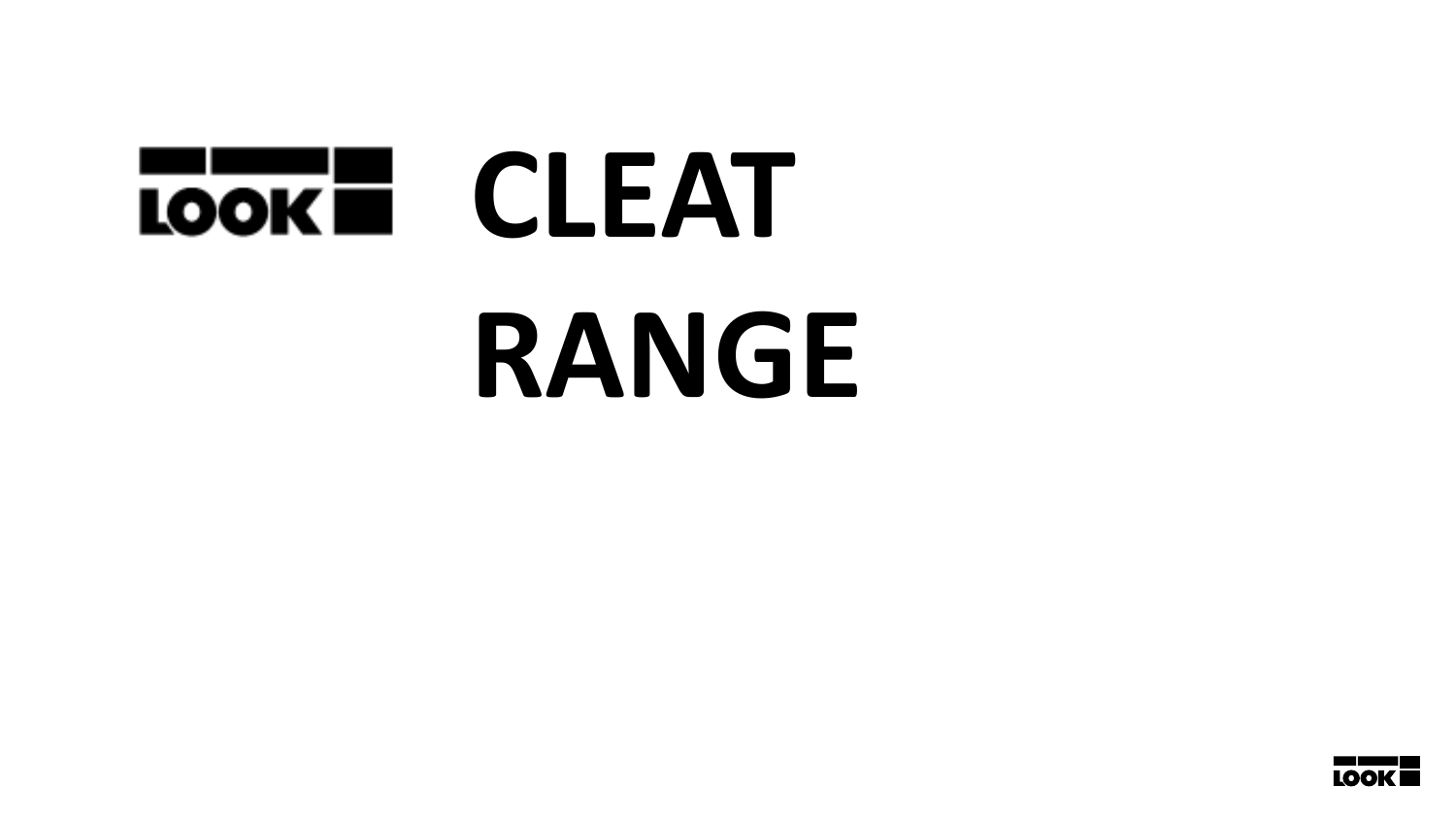# LOOK CLEAT RANGE



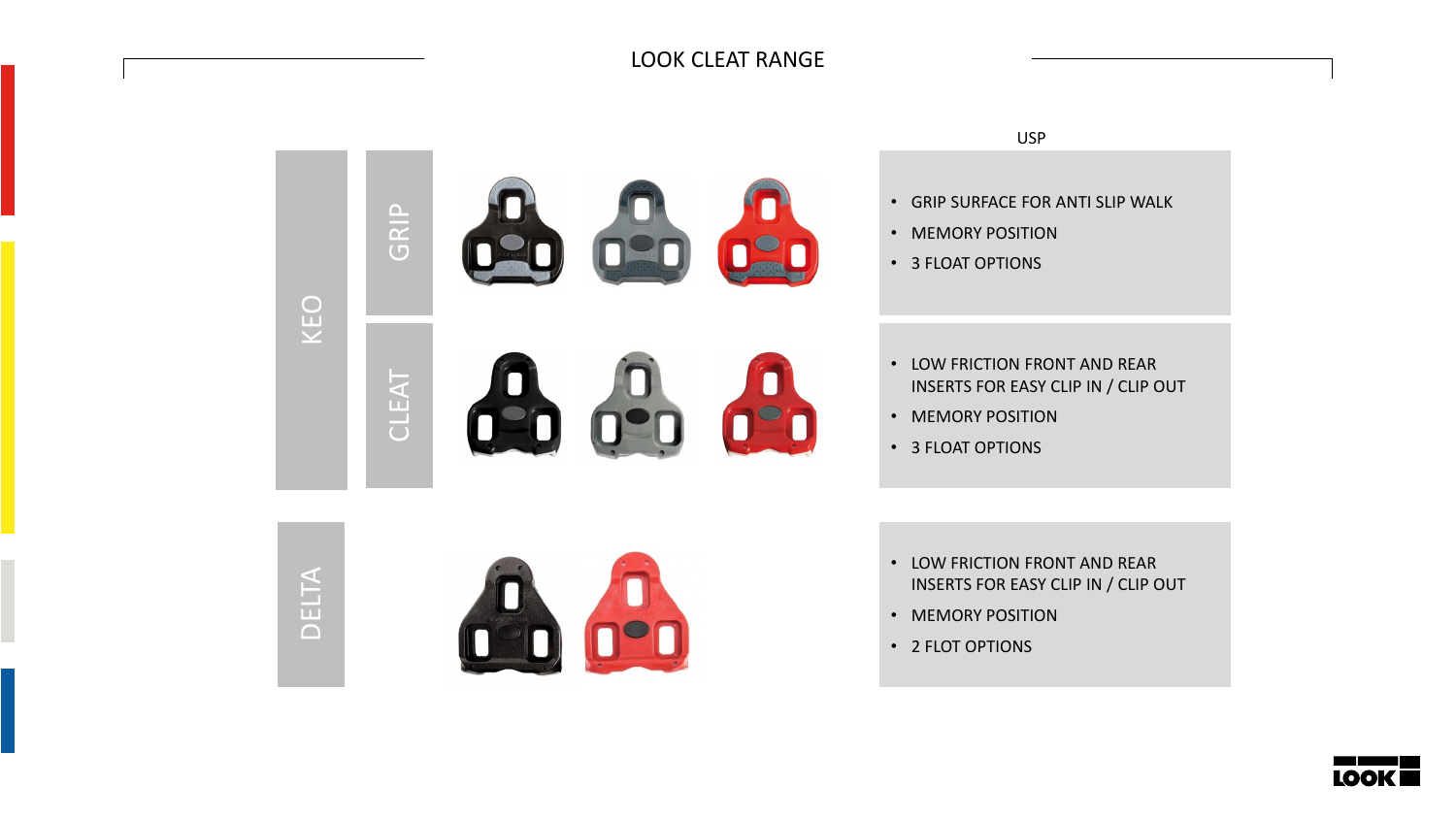# CLEAT FLOAT OPTIONS



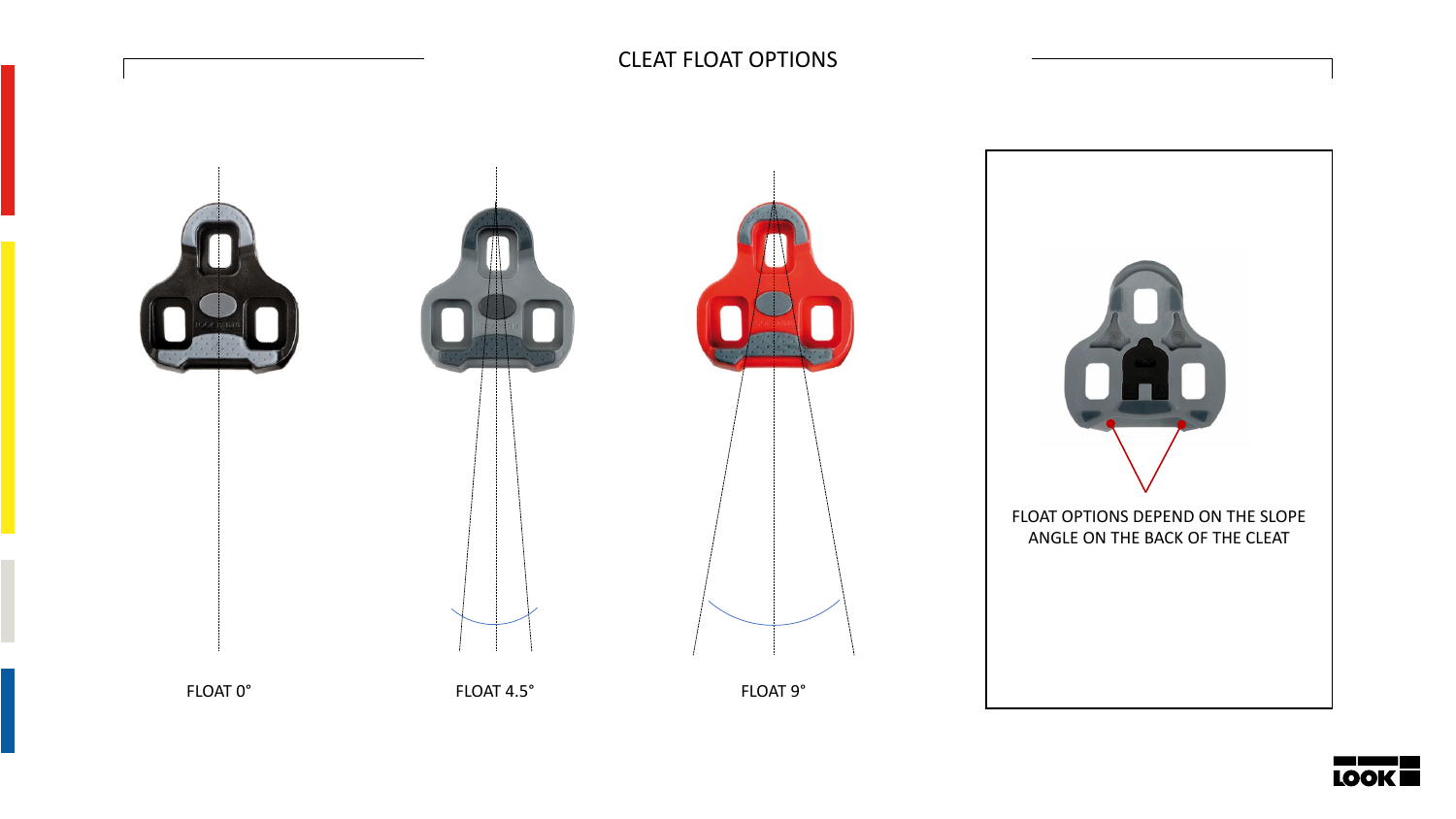KEO GRIP





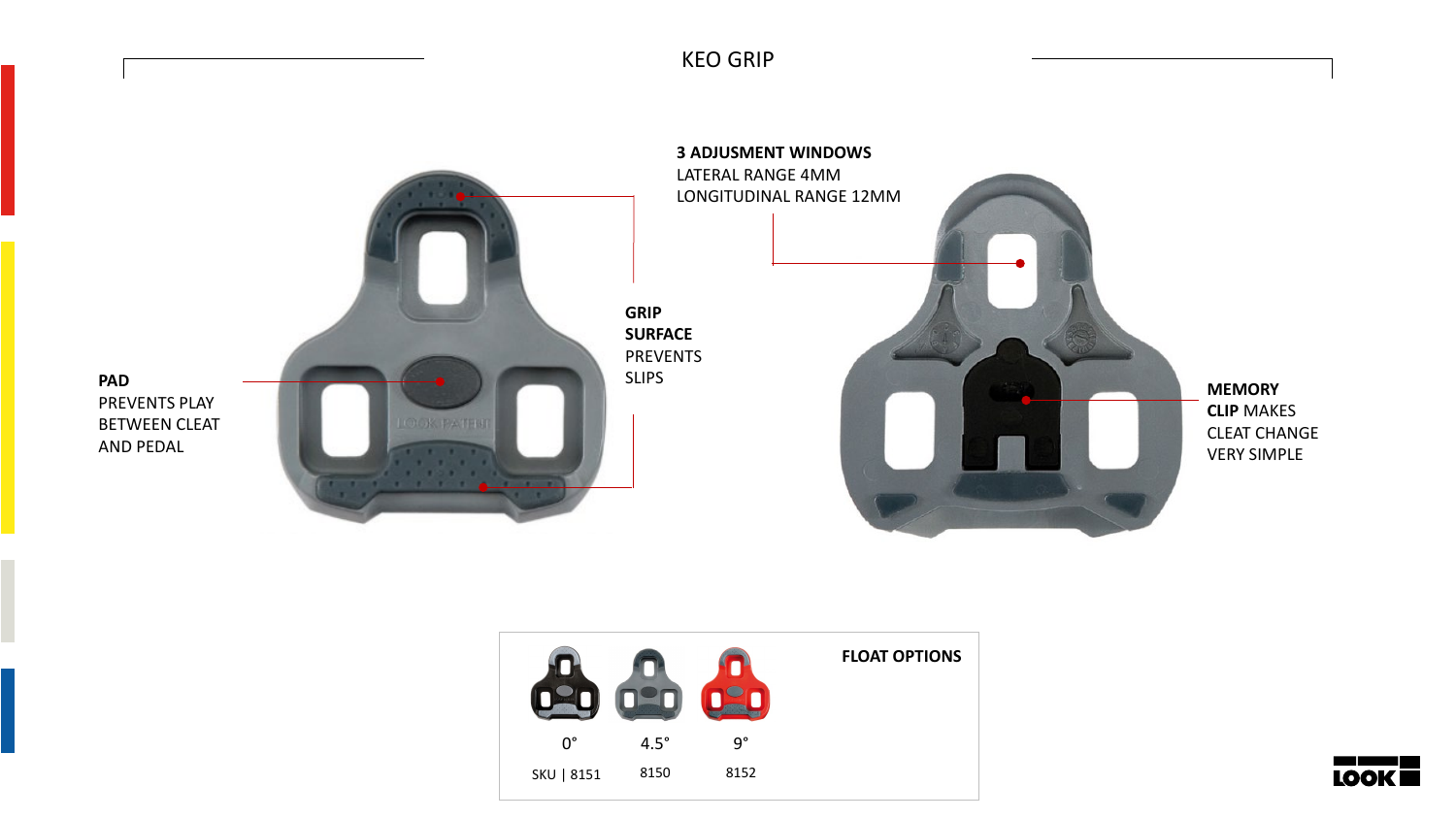KEO CLEAT





CLEAT CHANGE

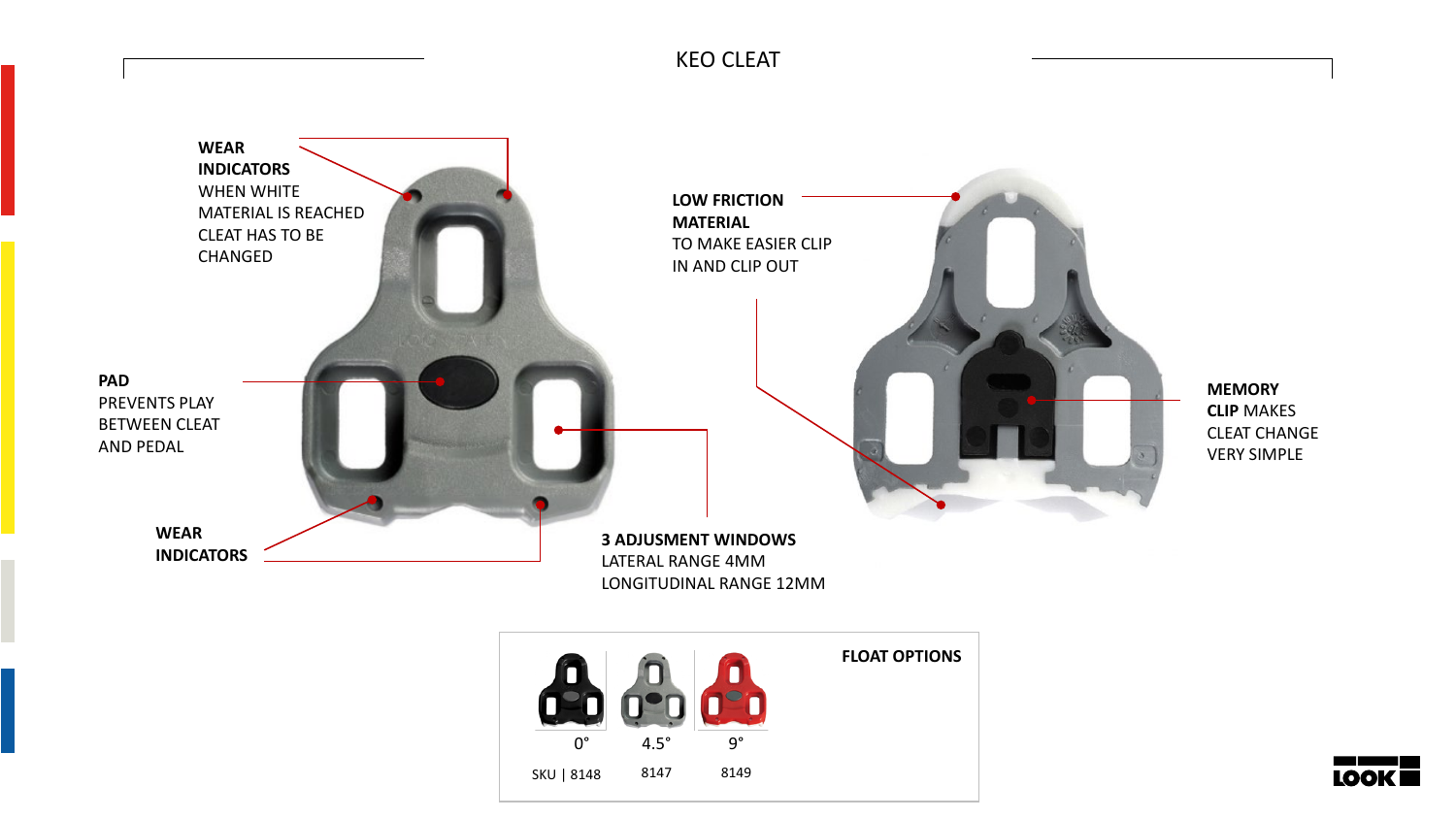**LOW FRICTION MATERIAL** TO MAKE EASIER CLIP IN AND CLIP OUT **MEMORY CLIP** MAKES CLEAT CHANGE VERY SIMPLE **PAD**  PREVENTS PLAY BETWEEN CLEAT AND PEDAL **3 ADJUSMENT WINDOWS**

DELTA

LATERAL RANGE 4MM LONGITUDINAL RANGE 12MM





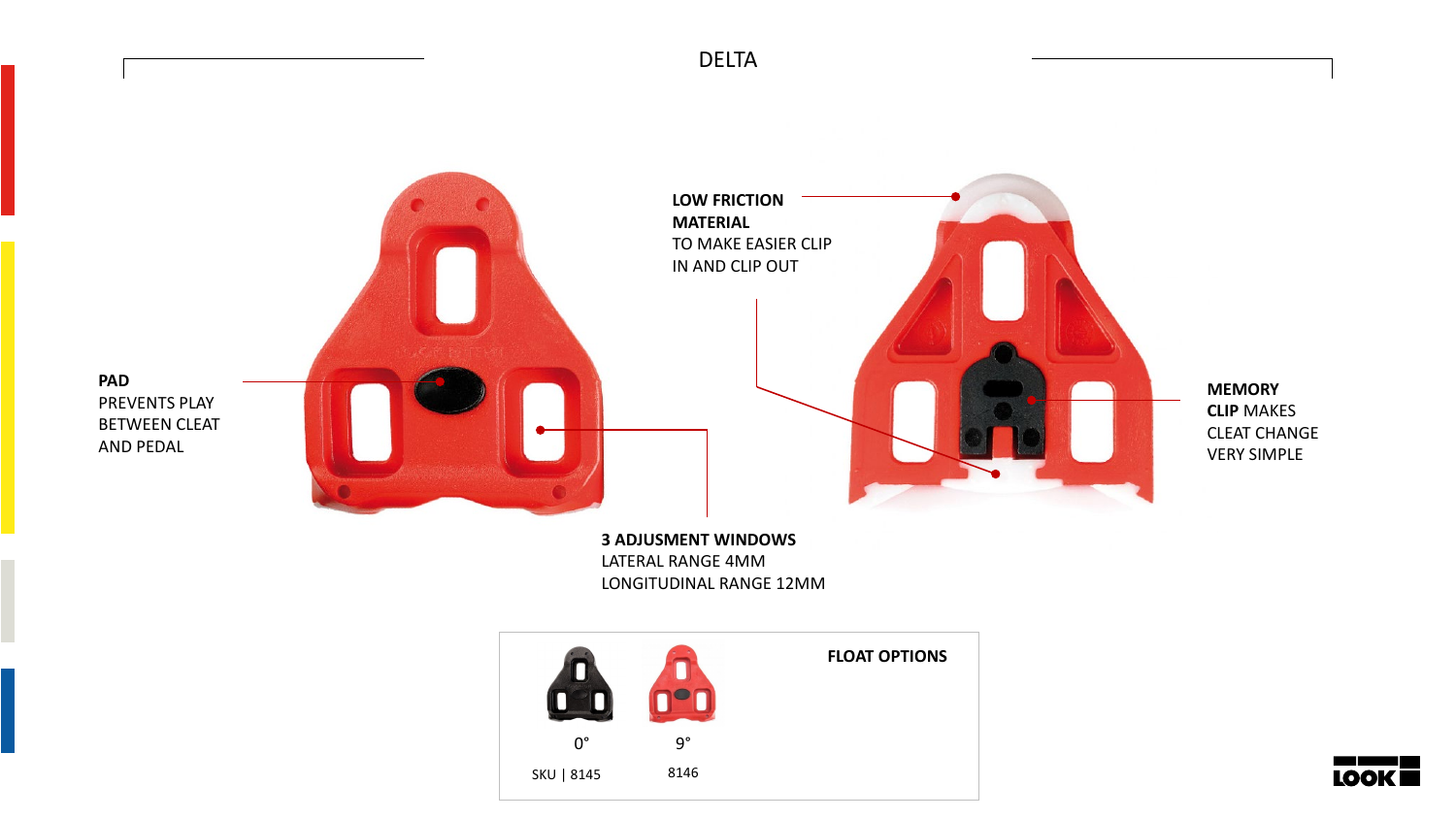# MEMORY CLIP













#### **HOW TO USE MEMORY CLIP ?**

1° / YOUR SHOE OUTSOLE HAS TO BE EQUIPED WITH A CENTER CHANNEL TO FIX THE LOOK MEMORY CLIP

2° / REMOVE THE RUBBER PAD FROM THE CLEAT

3°/ POSITION THE CLEAT ON THE SHOE AND SECURE THE MEMORY CLIP ON THE SHOE THANKS TO THE SCREW PROVIDED WITH YOUR SHOES

4°/ ADJUST THE CLEAT ON THE SHOE AND TIGHT IT

5°/ TIGHT THE MEMORY CLIP

6°/ RE-POSITION THE RUBBER PAD ON THE CLEAT. THE RUBBER PAD IS FLEXIBLE, A SLIGHT FEXION WILL POP IT BACK IN PLACE.

7°/ THEN WHEN YOU WILL NEED TO REPLACE THE CLEAT, THE MEMORY CLEAT WILL REMAIN IN PLACE AND ENSURE THE NEW CLEAT TO BE POSITIONNED EXACTLY AT THE SAME PLACE

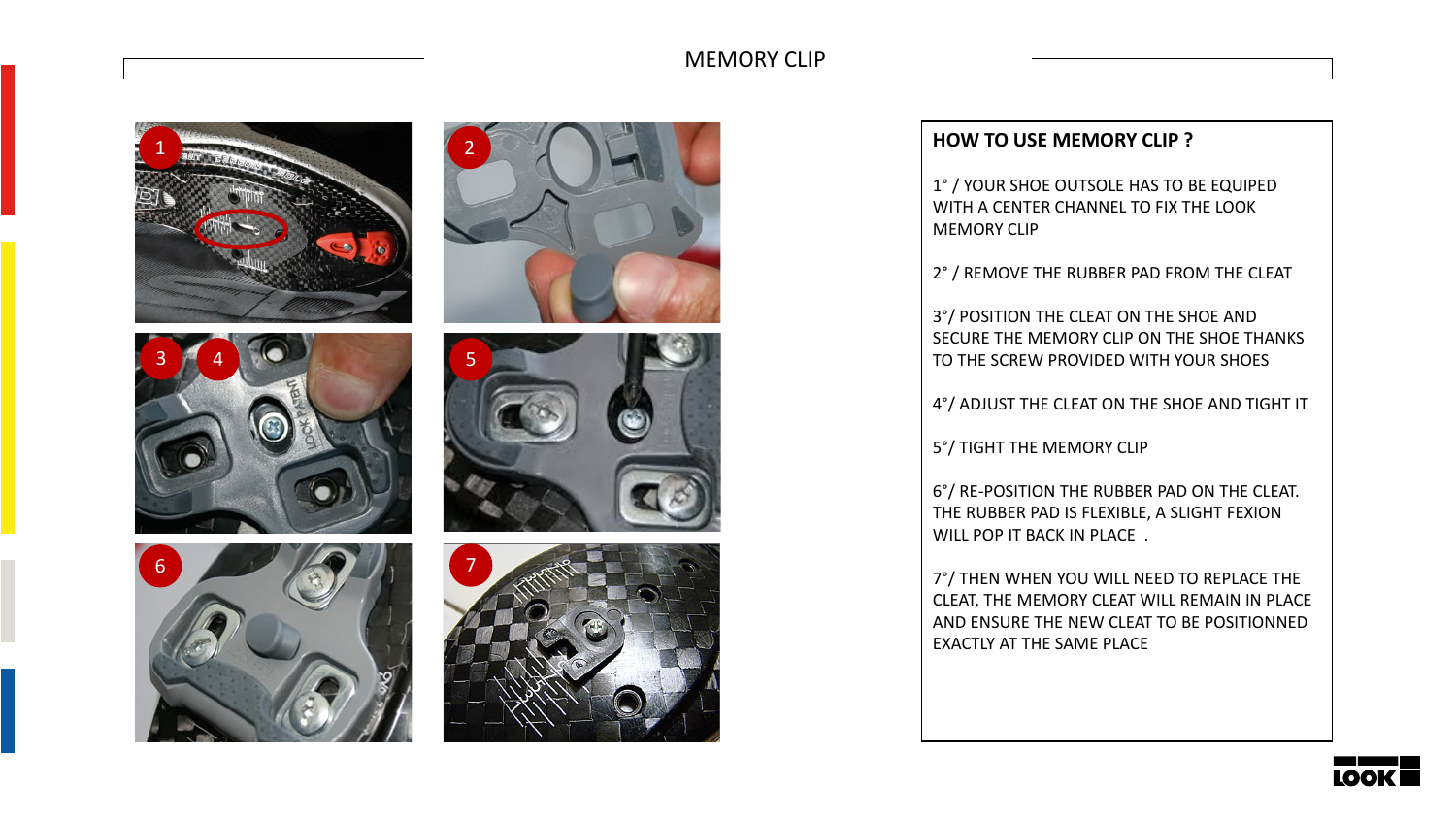# FLAT SOLE SPACERS